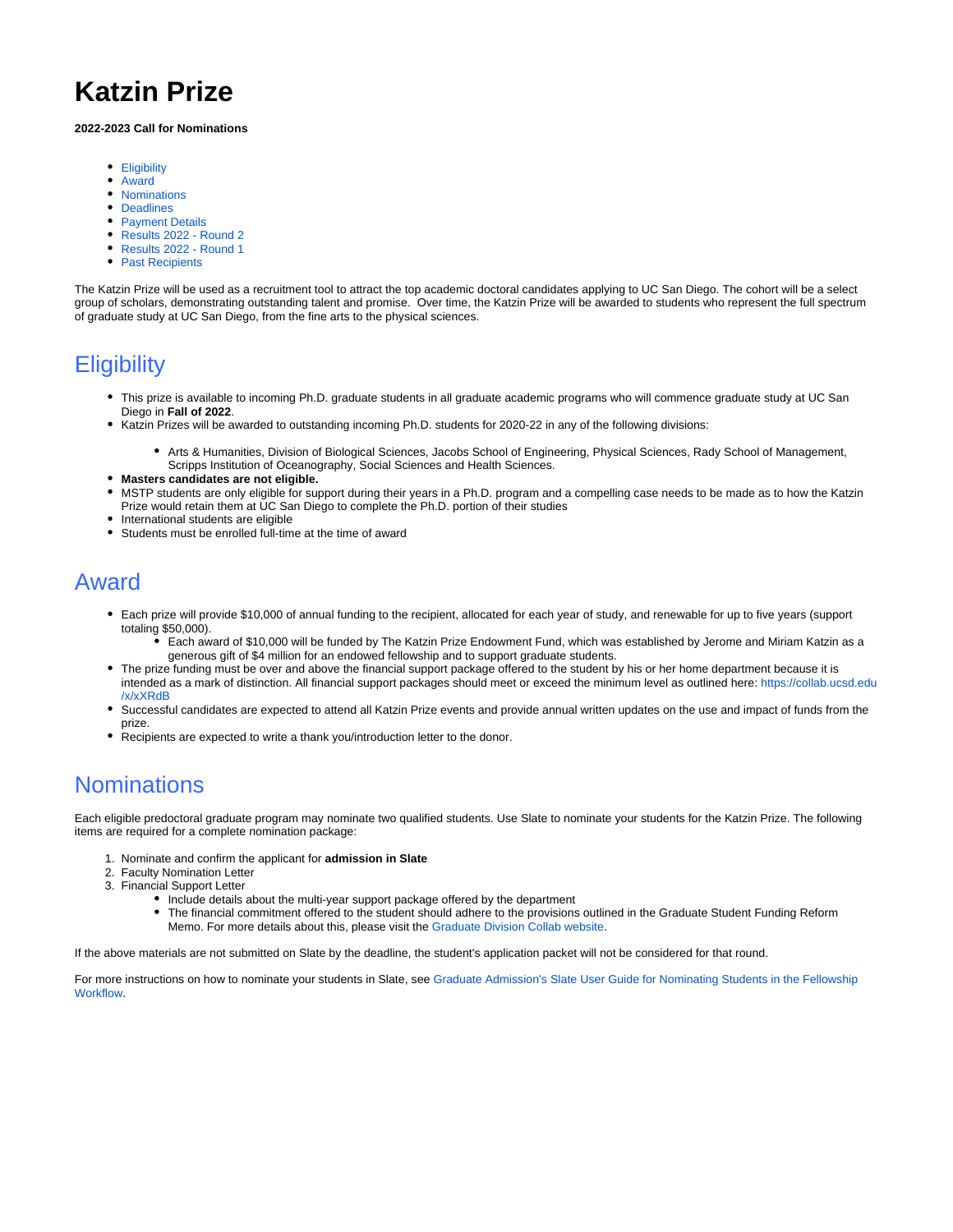| <b>Dashboard</b>    | <b>Timeline</b>                     | 2020 Fall-<br>Submitted | <b>Profile</b>             | <b>Materials</b>                                         | <b>Details</b> | <b>Marketing Tab</b> |  |    |                 |
|---------------------|-------------------------------------|-------------------------|----------------------------|----------------------------------------------------------|----------------|----------------------|--|----|-----------------|
|                     |                                     | <b>Material</b>         |                            |                                                          |                |                      |  | ×  | aterials        |
| Date A              | <b>Description</b>                  |                         |                            |                                                          |                |                      |  |    | <b>ortfolio</b> |
| <b>New Material</b> |                                     | Record                  | 2020 Fall-I                | Ph.D.                                                    |                |                      |  | ۷. |                 |
| 02/20/2020          | Fellowship -                        | Material                |                            | Fellowship - Department Nomination Form and Letter<br>۷. |                |                      |  |    |                 |
| 02/19/2020          | Fellowship -<br>Katzin              | Memo                    |                            | Katzin Financial Support Letter                          |                |                      |  |    |                 |
| 12/27/2019          | Reference J                         | Source                  | PDF / Document             |                                                          |                |                      |  |    |                 |
| 12/19/2019          | Transcript                          |                         | Scanner                    |                                                          |                |                      |  |    |                 |
| 12/19/2019          | Transcript                          | <b>Upload Document</b>  | Choose File No file chosen |                                                          |                |                      |  |    |                 |
| 12/19/2019          | Transcript                          |                         |                            |                                                          |                |                      |  |    |                 |
| 12/05/2019          | Reference E                         |                         |                            |                                                          |                |                      |  |    |                 |
| 12/03/2019          | Statement of                        |                         |                            |                                                          |                |                      |  |    |                 |
| 12/01/2019          | Reference S                         |                         |                            |                                                          |                |                      |  |    |                 |
| 12/01/2019          | Reference                           |                         |                            |                                                          |                |                      |  |    |                 |
| 11/29/2019          | CV/Resume                           |                         |                            |                                                          |                |                      |  |    |                 |
| 11/29/2019          | Transcript (O                       |                         |                            |                                                          |                |                      |  |    |                 |
| 11/29/2019          | Transcript (C                       |                         |                            |                                                          |                |                      |  |    |                 |
| 11/29/2019          | Transcript (O                       |                         |                            |                                                          |                |                      |  |    |                 |
|                     |                                     |                         |                            |                                                          |                |                      |  |    |                 |
|                     |                                     |                         |                            |                                                          |                |                      |  |    |                 |
|                     |                                     |                         |                            |                                                          |                |                      |  |    |                 |
|                     | Slate by Technolutions (UC San Dieg |                         |                            |                                                          |                |                      |  |    |                 |
|                     |                                     |                         |                            |                                                          |                |                      |  |    |                 |
|                     |                                     |                         |                            |                                                          |                |                      |  |    |                 |

If one of your nominees is selected but ultimately decides to pursue studies at another institution, the department may not nominate another prospective student.

### <span id="page-1-0"></span>**Deadlines**

There will be two deadlines. Programs will be notified of successful candidates within two weeks and will be expected to make efforts to encourage the student to commit to UC San Diego in a timely fashion.

- The first deadline is February 15, 2022.
- The second deadline is March 15, 2022.

### <span id="page-1-1"></span>Payment Details

Named fellows who enroll at UC San Diego and are eligible for financial support will receive a \$10,000 stipend per year for five years, totaling \$50,000.

Fellows will be paid a \$1,000 monthly stipend for 10 months (September-June) and fellows can expect to receive the first payment on or around October 1st each year.

# <span id="page-1-2"></span>Results 2022 - Round 2

| <b>Admitted Student Name</b> | Department/Program         |
|------------------------------|----------------------------|
| Grace Elizabeth McIntyre     | <b>Biomedical Sciences</b> |
| Sean Edward Grisham O'Brien  | <b>Computer Science</b>    |
| Coryna Ogunseitan            | Anthropology               |
| Emiliano Salomón             | Philosophy                 |